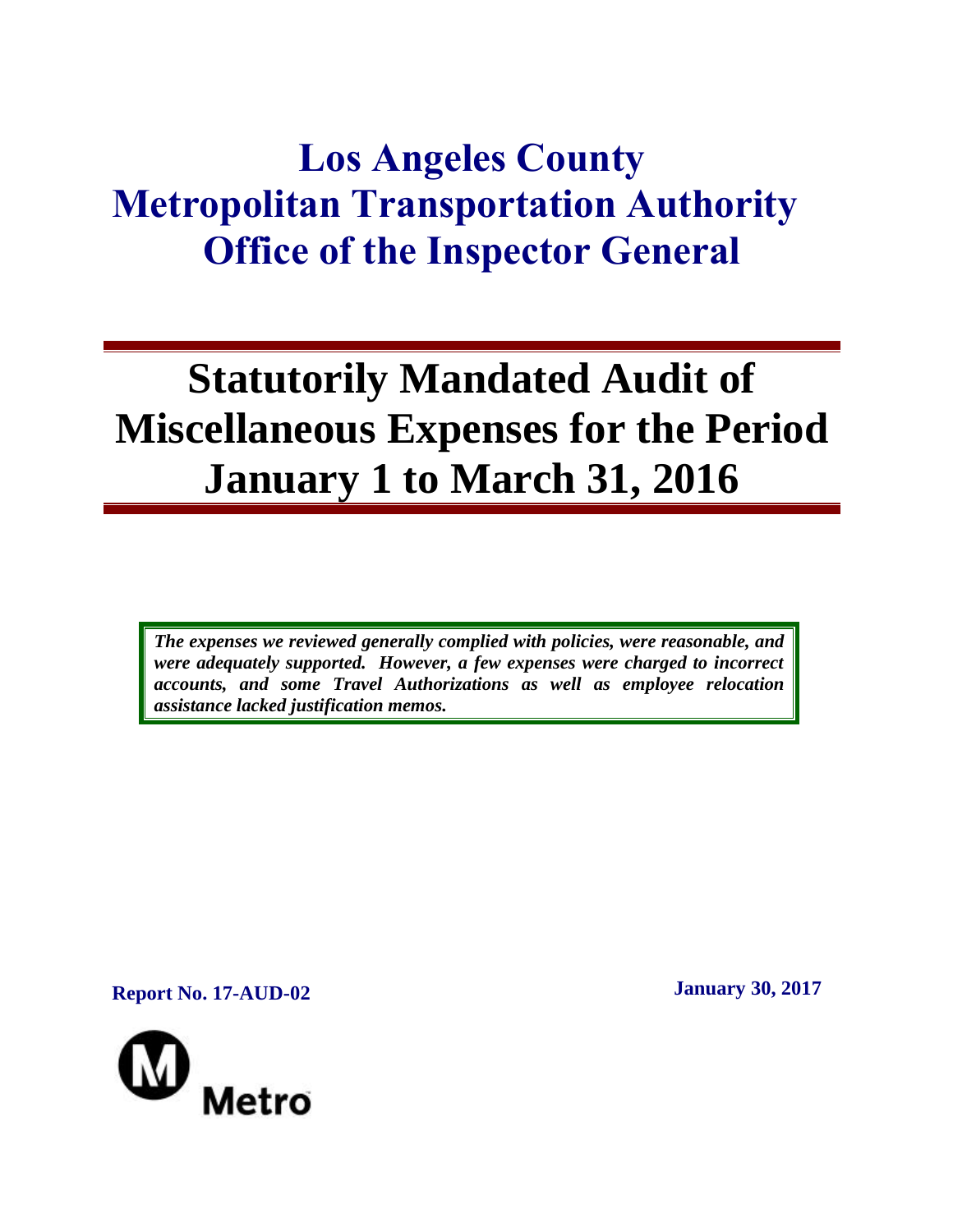## TABLE OF CONTENTS

#### **Page**

|                                                                           | 1              |
|---------------------------------------------------------------------------|----------------|
|                                                                           | $\mathbf{1}$   |
|                                                                           | $\overline{2}$ |
|                                                                           | $\overline{2}$ |
|                                                                           | 3              |
| B. Some Travel Authorizations Lacked Detailed Justification Memos         | 3              |
| C. Documentation for Some Business Meal Expenses was Lacking              | $\overline{4}$ |
| D. Justification for Some Employee Relocation Assistance Expenses was not | 5              |
|                                                                           | 6              |
|                                                                           | 6              |
|                                                                           | 6              |
|                                                                           | $\overline{7}$ |
|                                                                           | 9              |
|                                                                           | 10             |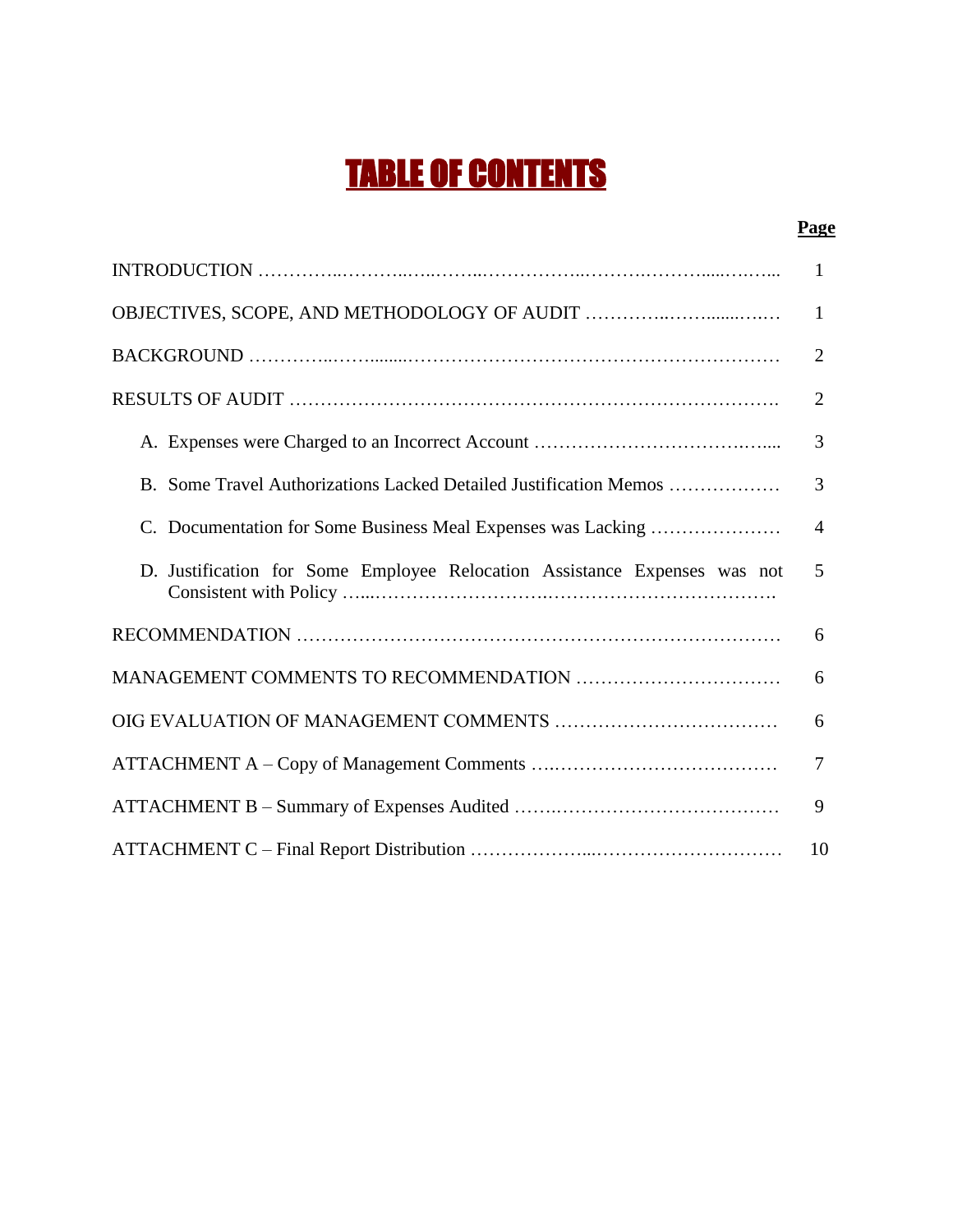**Los Angeles County Metropolitan Transportation Authority**  Office of the Inspector General 213.244.7300 Tel<br>818 West 7<sup>th</sup> Street, Suite 500 Los Angeles, CA 90017



| DATE:           | <b>January 30, 2017</b>                                                                                                                 |
|-----------------|-----------------------------------------------------------------------------------------------------------------------------------------|
| TO:             | <b>Board of Directors</b><br><b>Chief Executive Officer</b>                                                                             |
| <b>FROM:</b>    | George Maycott, Acting Senior Director, Inspector General - Audits<br>Son Marrot 7                                                      |
| <b>SUBJECT:</b> | <b>Statutorily Mandated Audit of Miscellaneous Expenses</b><br>For the Period January 1, 2016 to March 31, 2016<br>Report No. 17-AUD-02 |
|                 |                                                                                                                                         |

## INTRODUCTION

The Office of the Inspector General (OIG) performed the mandated audit of miscellaneous expenses for the period of January 1, 2016 through March 31, 2016. This audit was performed pursuan<sup>t</sup> to Public Utilities Code section 130051.28(b) which requires that the Inspector General repor<sup>t</sup> to the Los Angeles County Metropolitan Transportation Authority (Metro) Board of Directors on miscellaneous expenses including travel, training, meals, private club dues, and membership fees.

Our audit found that the amounts incurred for the 30 statistically sampled expenses and seven judgmentally sampled expenses were supported by invoices or receipts. However, we found that certain expenses were charged to incorrect accounts, some Travel Authorizations lacked required justifications, and some employee relocation assistance expenses were apparently not within policy and lacked documented justification.

## OBJECTIVES, SCOPE, AND METHODOLOGY Of AUDIT

The objectives of the audit were to determine whether sampled miscellaneous expenses incurred were:

- Reasonable and in accordance with Metro policies and procedures;
- Adequately supported with receipts, proper approvals, and other appropriate documentation; and
- Charged to the appropriate account as defined in the Metro Chart of Accounts.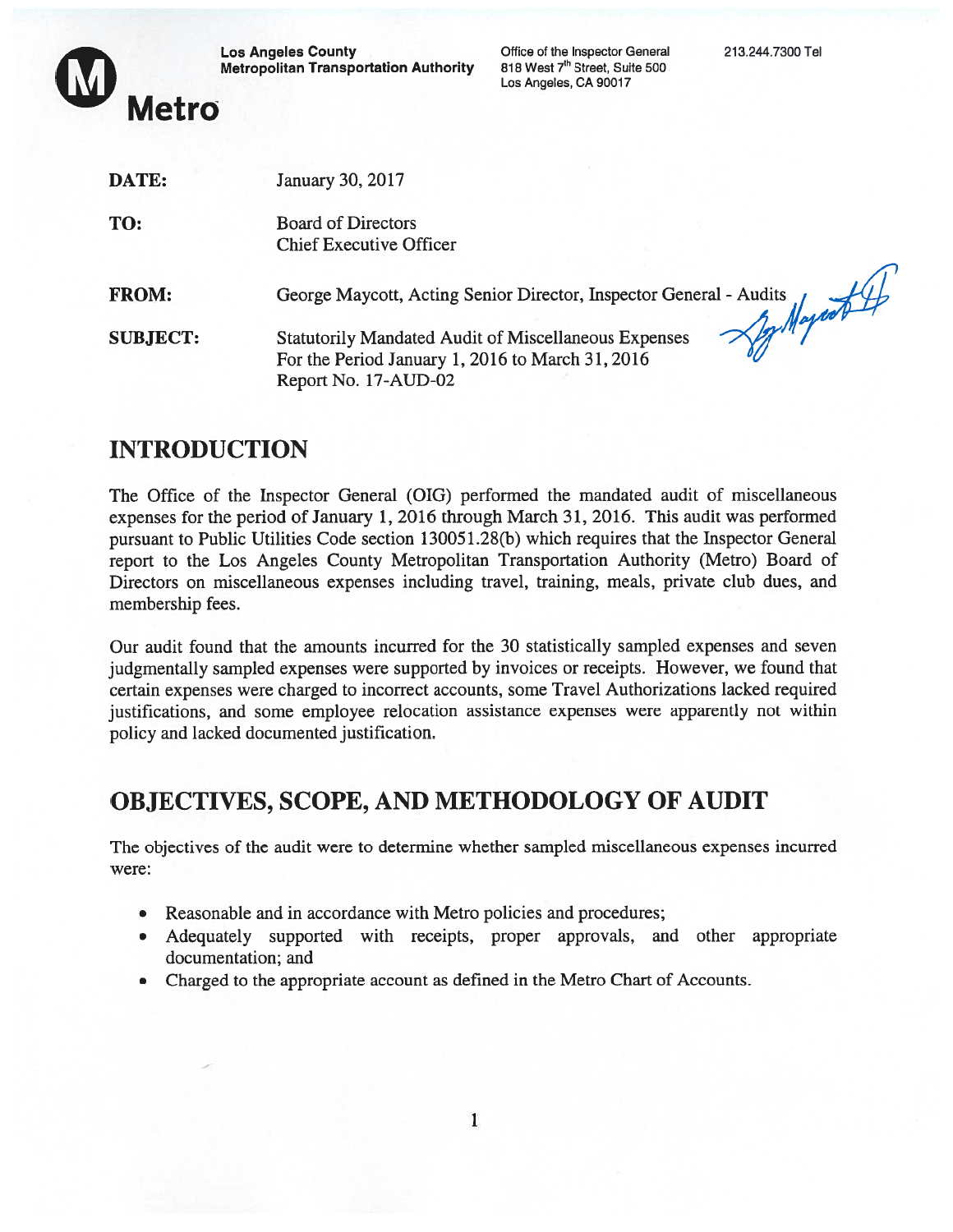Metro's miscellaneous expenses for the period January 1, 2016 through March 31, 2016 totaled  $$1,380,399$ <sup>1</sup> (see Attachment A). We reviewed a statistical sample of 30 expenses totaling \$48,236. We also reviewed seven employee relocation assistance expenses totaling \$73,000.

To achieve the audit objectives, we performed the following procedures:

- Obtained and reviewed Metro's policies: Travel and Business Expenses (FIN-14), Purchase Card (P-Card) Program, and Check Request (ACC-01);
- Interviewed personnel in the Accounting Department to obtain an understanding of the processes for paying business travel;
- Contacted the Purchase Card Program Administrator regarding policies and rules;
- Reviewed Metro's Chart of Accounts;
- Determined whether proper approvals were obtained, expenses were justified, and required supporting documentation was submitted;
- Reviewed a statistical sample of all expenses and supporting documents such as receipts, monthly Purchase Card Logs, Travel and Business Expense (T&BE) Reports, Travel Request/Authorization Forms, monthly purchase card statements, and other documents.

The audit was conducted in accordance with Generally Accepted Government Auditing Standards. Those standards require that we plan and perform the audit to obtain sufficient, appropriate evidence to provide a reasonable basis for our findings and conclusions based on the audit objectives. We believe that the evidence obtained provides a reasonable basis for our findings and conclusions according to the audit objectives.

## **BACKGROUND**

Metro uses three options to pay for miscellaneous expenses: (1) Metro's Purchase Cards, (2) employee reimbursement through Travel and Business Expense (TBE) reports, and (3) Check Requests including purchase orders. Each option has its own applicable policies, procedures, or guidelines. The Accounts Payable Section in the Accounting Department is responsible for the accurate and timely processing of payments for these expenses. The Payroll Department processes relocation assistance payments to employees.

## **RESULTS OF AUDIT**

 $\overline{a}$ 

The 37 total expense transactions we audited generally complied with Metro policies, were reasonable, and were adequately supported. However, we found that a few expenses were charged to an incorrect account using a Purchase Card, and two Travel Authorizations lacked the

 $1$  These totals do not include transactions that were \$200 or less, credit amounts, and transactions incurred by the OIG or the Ethics Department.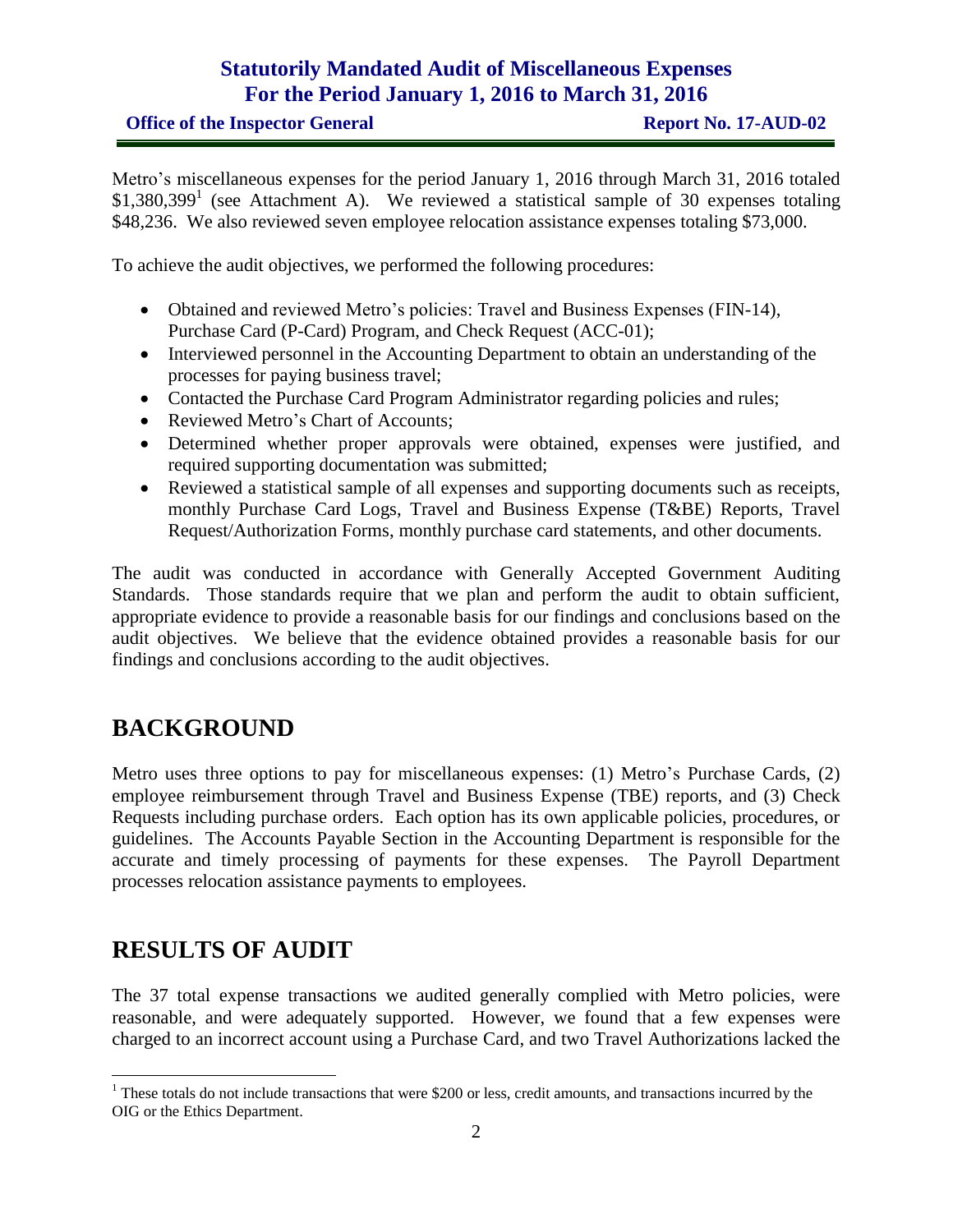required justification memos. We expanded our review to review all Business Meals in our sample in more detail, and seven employee relocation assistance expenses during the quarter.

#### **A. Expenses were Charged to an Incorrect Account.**

We found four of five expense items on one P-Card statement totaling \$867 were charged to Account 50999, "Miscellaneous Expenses – Others," in the Financial Information System (FIS). One expense item for \$125 was for a membership fee which was appropriately charged to Account 50999. However, the remaining four items totaling \$742 were to pay for meals catered by the Metro Café, which should have been charged to Account 50903, "Misc – Business Meals," rather than Account 50999.

The card approving official stated that the food is considered as part of a regular event, which is budgeted in Account 50999, and it is their custom to include the food purchases in Account 50999.

The Chart of Accounts defines Account 50903 "Misc – Business Meals" as "meals and food incurred while participating in industry conferences and other related business meetings." Because of the nature of the expenses and the definition in the Chart of Accounts, we believe that the correct account to record food purchases is 50903.

Accounts are created to track the expense category and inappropriately lumping expenses into Account 50999, "Miscellaneous Expenses – Others," defeats that purpose. When we brought this matter to the attention of Accounting, we were advised that these food expenses should have been charged to "Business Meals," Account 50903. Accounting staff told us that they had corrected this error. We also discussed the issue with the relevant department and were told that they would charge the meals to Account 50903 in the future.

In addition, we found one expense coded to Account 50903, which was actually the Meals and Incidental Expense portion for travel by one employee. This should have been coded to Business Travel, Account 50917. When we brought the issue to Accounting's attention, Accounting staff took action to correct the coding error.

Since Accounting has corrected the miscoding errors, we are not making any recommendations for this issue in this report. However, we will review this matter in our audit of miscellaneous expense in the future to ensure that similar errors do not occur again.

#### **B. Some Travel Authorizations Lacked Detailed Justification Memos.**

Metro Policy FIN 14, Travel and Business Expense, requires a detailed justification memo to be submitted for travel authorizations with the Travel Request/Authorization Form (TA Form, ACCT-147). FIN 14, paragraph 1.1.4 states: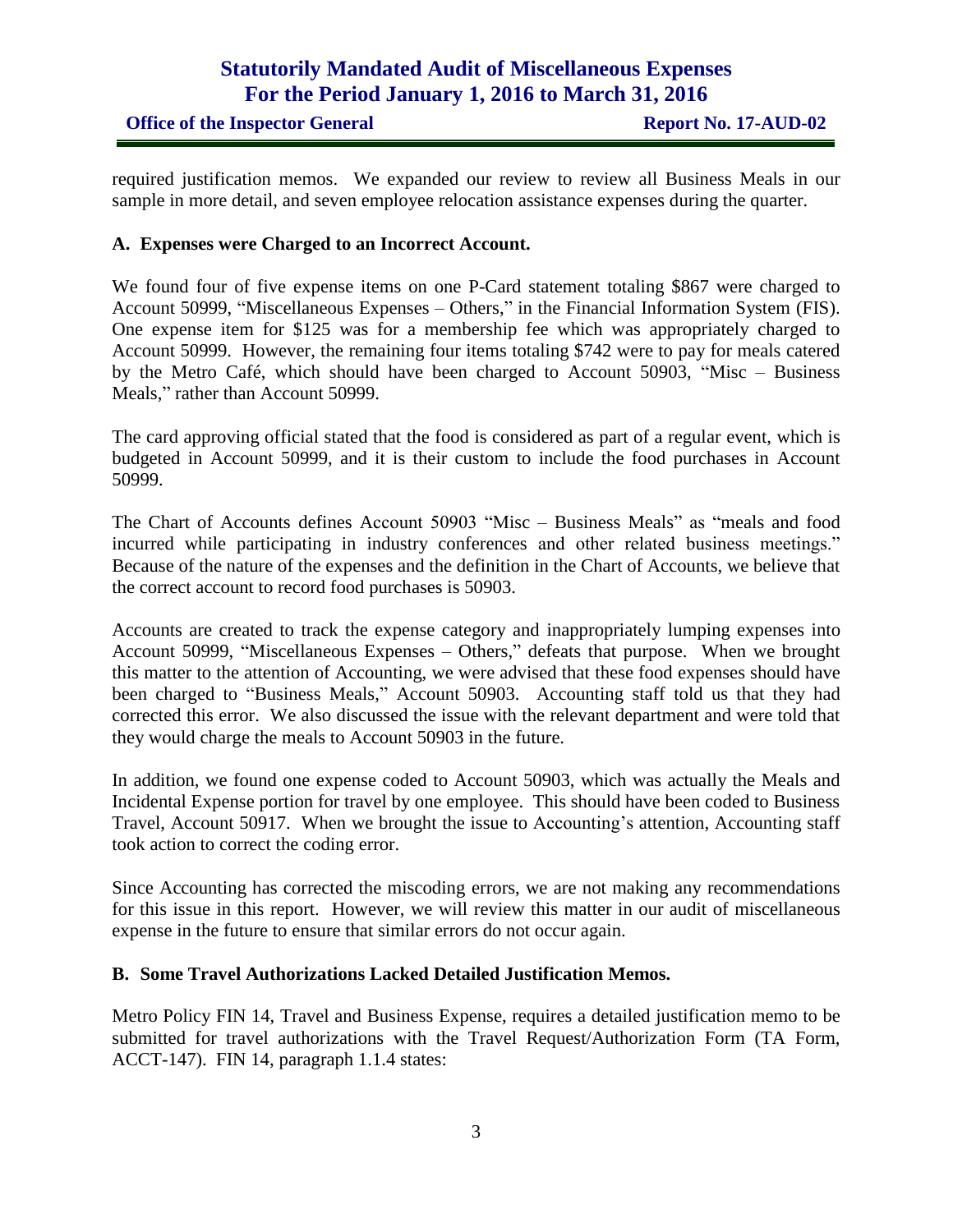**Office of the Inspector General <b>Report No. 17-AUD-02** 

*"Trip documentation such as conference schedules, completed registration forms and mailing envelopes, business itineraries as well as a detailed travel justification memo must be attached. …"*

In addition, the TA form itself, in the area of "Purpose," includes the statement "Attach Written Justification." This should remind travelers to make sure that a written justification is prepared and submitted.

In our statistical sample of 30 expenses, we found five related to travel. Of these five expenses, two did not have a justification attached to the Travel Authorization Form.

Our prior audit of Business Expenses (Report 16-AUD-07, dated July 22, 2016) found similar discrepancies regarding the lack of justification memos attached to the Travel Authorization form. We spoke with the Travel Program Administrator who stated that the previous Administrator indicated that Metro only needed a travel justification memo when an agenda was not provided. The Administrator became aware that a justification memo was always needed as specified in FIN 14 due to the result of a previous audit by the OIG. The Administrator advised us that, during the time period covered by our audit, some might have slipped through without the justifications. Currently, Metro is working on revising the form to either have a bigger box to indicate the purpose of the travel or modernize the entire process by going electronic. Since the Travel Program Administrator became aware of this requirement, she has re-enforced that a justification memo is to be attached to every approved TA form.

Due the fact that the Travel Program Administrator has taken corrective action based on our prior audit report, we are not making any recommendation on this issue in this audit report.

#### **C. Documentation for Some Business Meal Expenses was Lacking.**

We reviewed 5 business meal expenses totaling \$2,245 to determine if the payment of business meal expenses met Metro policies. Policy FIN 14, paragraph 1.4.1, states that business meal reimbursement must include original receipts, documentation of attendees, date, name, title, affiliation, subject discussed, amount paid, purpose and benefit to LACMTA business. A separate justification memo may be attached to provide sufficient detail. In addition, no alcoholic beverages are allowed. Our review found:

- One expense was miscoded and should have been coded as Account 50917, Business Travel. When we brought this instance to Accounting's attention, staff took action to change the account code.
- One expense was processed through a check request and not subject to FIN 14, but to Accounting Policy ACC-01, Check Requests. ACC-01 requires receipts and justification/approval but does not require a list of attendees.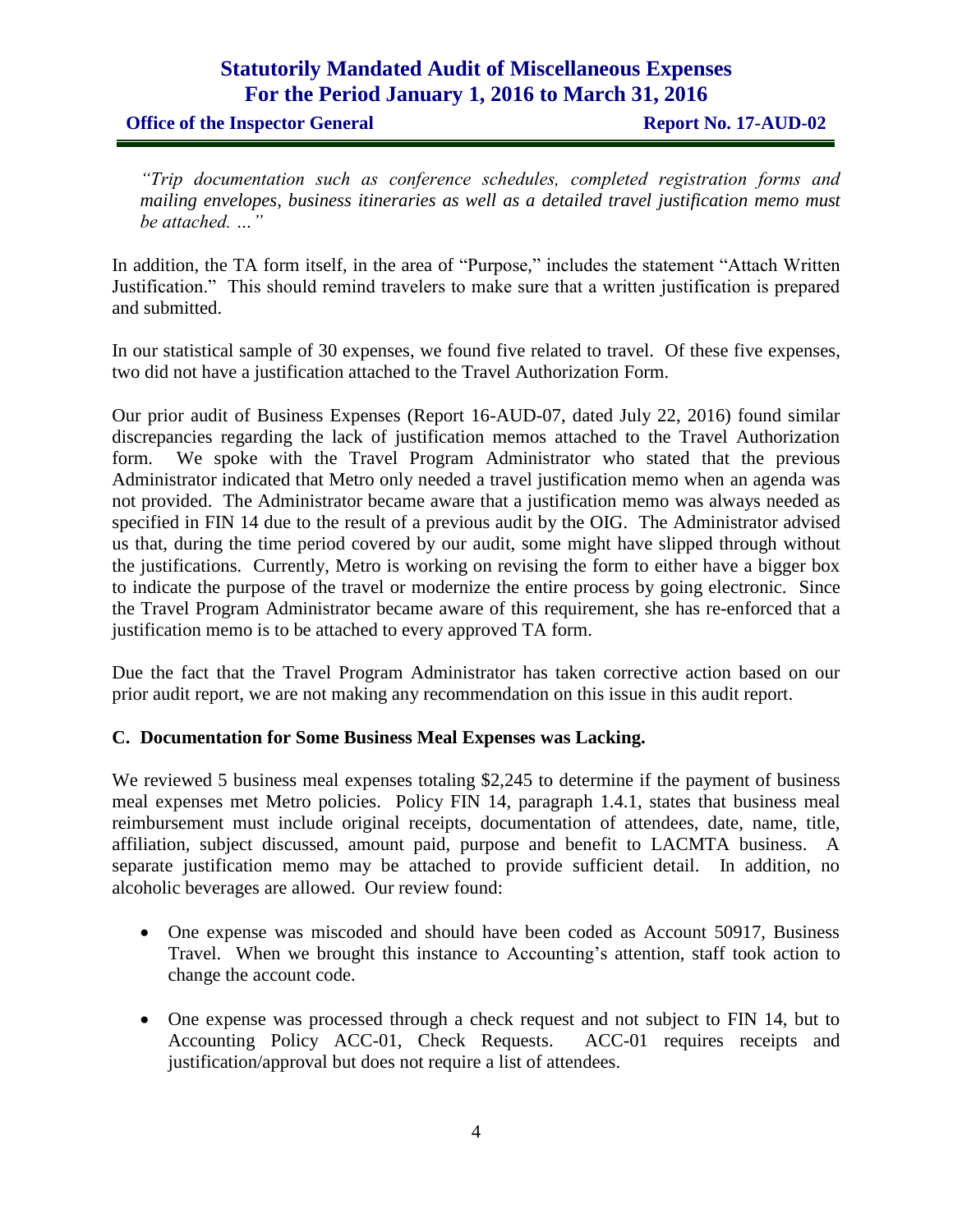• The other 3 expenses lacked the list of attendees. When we informed Accounting, staff requested the lists from the relevant department.

Since Accounting has taken action to correct the above documentation deficiencies, we are not making any recommendation on this issue in this audit report.

#### **D. Justification for Some Employee Relocation Assistance Expenses was not Consistent with Policy.**

Metro policy HR 42, Employee Relocation Assistance, states that Metro may provide relocation assistance when a new employee's permanent residence is more than 100 miles outside the Los Angeles metropolitan area and one of the following applies:

- when the recruitment is designated a state or nationwide search;
- the vacancy is at the pay grade level "P" or above; or
- the vacancy is a technical and/or hard-to-fill position.

We examined seven payments totaling \$73,000 for relocation assistance paid during the quarter. In accordance with the policy, the signed "Employee Relocation Assistance Authorization Forms" were completed for the seven payments, and all seven employees lived more than 100 miles from the Los Angeles area. However, there appears to be no basis within the policy for two of the employees.

We discussed these expenses with Talent Development Department staff. They were able to provide justification memos for five of the seven employees. For the other two employees (neither was grade P or higher), documentation of the employee relocation assistance justifications was not found. There is no indication these were hard-to-fill positions. We found:

- For one employee, there was no justification memo. The Human Resources Analyst who processed the hiring of the employee stated that she had never seen a justification memo for the relocation assistance. Talent Management was not able to provide a justification memo for this employee's relocation assistance, however, the authorization form was signed by the Executive Officer, Talent Development, the Chief Financial Officer (as head of the hiring department), and the Chief Executive Officer.
- For the other employee, Talent Development could not locate the justification memo, though the authorization form was signed by the Executive Officer, Talent Management, and the hiring department head. The Principal Human Resources Analyst who handled the procurement informed us that this position was hard-to-fill. However, there was no memo to file to explain what factors constitute hard-to-fill.

Without documentation of the reason the employee qualified for relocation assistance, it is difficult to determine how the relocation assistance paid to the employee meets Metro policies.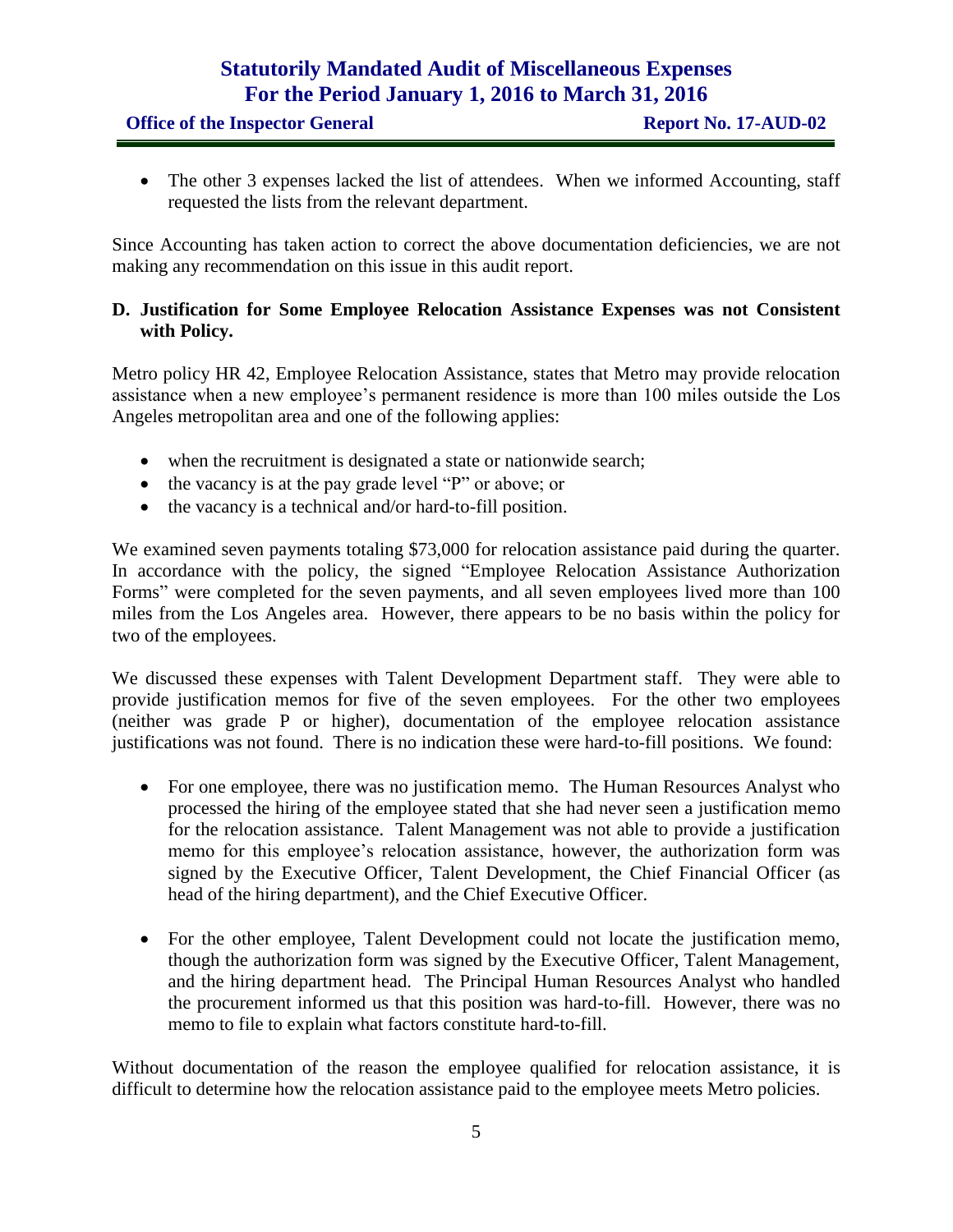## **RECOMMENDATION**

We recommend that the Talent Management Department consider revising policy HR 42 to include the requirement of documenting the reasons/criteria that the employee qualifies for the relocation assistance and what constitutes "hard-to-fill."

## **MANAGEMENT COMMENTS TO RECOMMENDATION**

On December 22, 2016, we provided Metro Management a draft report. The recommendation was addressed to the Talent Management Department. On January 17, 2017, the Chief Human Capital & Development Officer completed a response that agreed with the recommendation in this report (see Attachment A).

## **OIG EVALUATION OF MANAGEMENT RESPONSE**

Management's proposed corrective actions are responsive to the findings and recommendation in the report. We, therefore, consider all issues related to the recommendation resolved based on the corrective actions taken and planned. However, MAS should follow up on actions taken to complete implementation of the recommendation.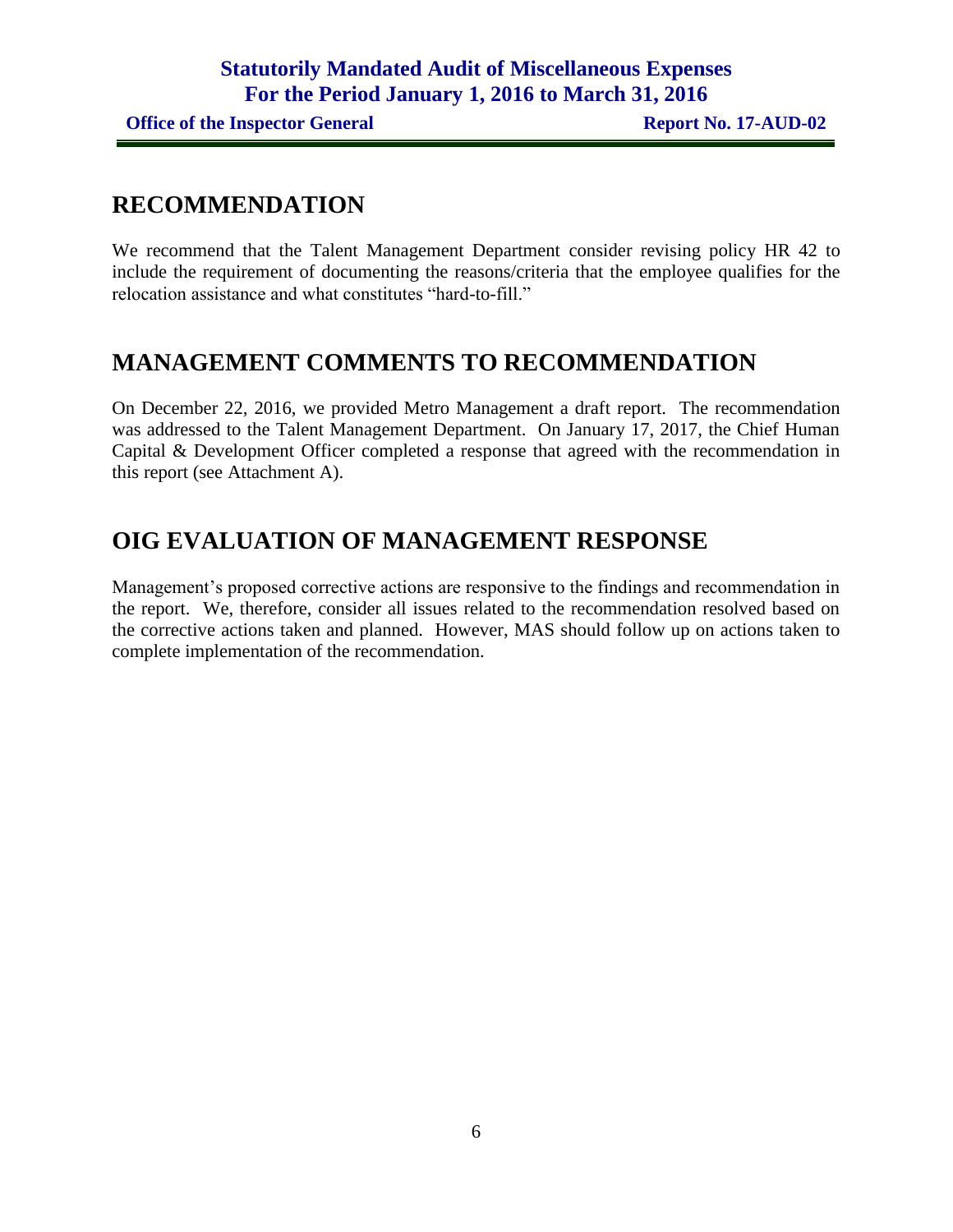| <b>Metro</b> | Interoffice Memo |                                                                           |  |
|--------------|------------------|---------------------------------------------------------------------------|--|
|              | Date             | January 17, 2017                                                          |  |
|              | To               | George Maycott, Acting Sr. Director,<br><b>Inspector General - Audits</b> |  |
|              | From             | Joanne Peterson, Chief Human Capital &<br>Development Officer             |  |
|              | Subject          | Response to Recommendation in OIG<br>Audit Report No. 17-AUD-02           |  |

#### **Audit Report Recommendations**

OIG Audit Report No. 17-AUD-02 ("Report"), Statutorily Mandated Audit of Miscellaneous Expenses for the Period January 1, 2016 to March 31, 2016, recommended the following revisions to Employee Relocation Assistance (HR 42) ("Policy"):

- 1. Include the requirement of documenting the reasons/criteria that the employee qualifies for the relocation assistance, and
- 2. Define "hard-to-fill" position.

#### Response

- 1. As to the justification for providing relocation assistance, the Policy is in the process of being clarified to address this recommendation, and the revision will be complete on or before January 31, 2017.
- 2. As to the definition of "hard-to-fill", the Policy was revised on December 22, 2016 to address this recommendation.

Each recommendation is discussed below in detail.

#### **Justification** for Oualification

Although it is common practice for departments to submit a justification memo detailing the reasons relocation assistance is being granted, the current Policy does not explicitly require a justification memo. In furtherance of the Report's recommendations, the Policy is in the process of being clarified to add language requiring a justification memo to be submitted along with the Authorization Form. This clarification to the Policy will be finalized on or before January 31, 2017. The updated policy is proposed to read (changes underlined in red font):

#### 1.1 Eligibility

To be eligible for employee relocation assistance, a recruitment must involve the following conditions: a new employee's permanent residence is more than 100 miles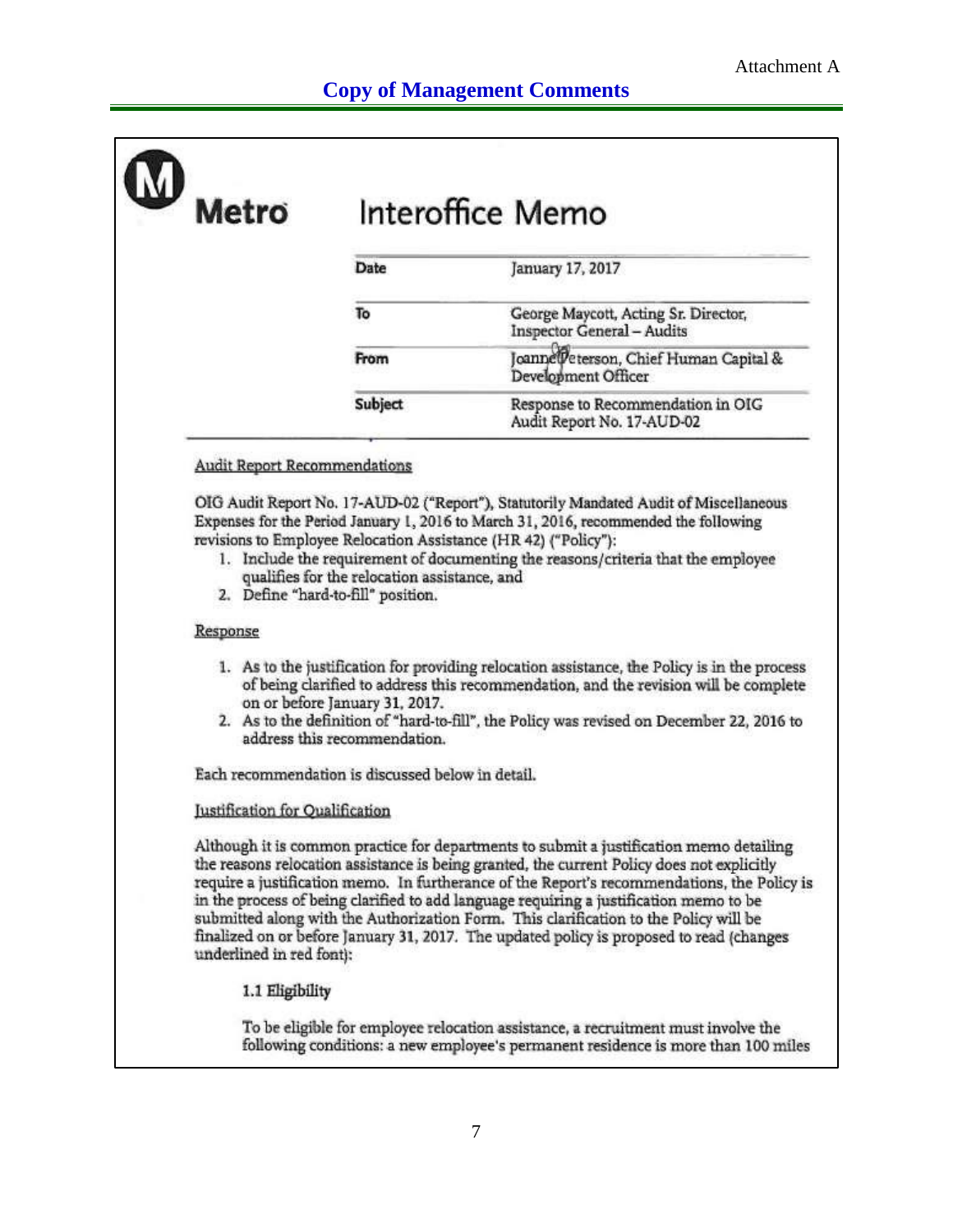from LACMTA headquarters at Union Station (Gateway Bldg.), and one of the following applies: • The recruitment is designated a state or nationwide search; • The vacancy is at pay grade level "P" or above; and/or · The vacancy is a technical and/or hard to fill position. Hiring departments requesting employee relocation assistance for a candidate must provide written justification for the request. The justification must include one or more of the above reasons, and be approved by the Department Chief. [...] 3.0 RESPONSIBILITIES [...] The hiring Department Head is responsible for submitting all paperwork, including a justification approved by the Department Chief, and approving all relocation, including the amount and form of assistance. "Hard-to-Fill" Positions The Policy has been revised to define "hard-to-fill" positions and was approved by the CEO on December 22, 2016. The Policy now reads: 2.0 DEFINITION OF TERMS [...] Technical and/or Hard-to-Fill Positions - Positions which require unique skills and qualifications. Examples include Director/Executive-level positions, and other positions considered mission-critical to the agency. Candidates with these specific skills may be difficult to find locally because they are in high demand.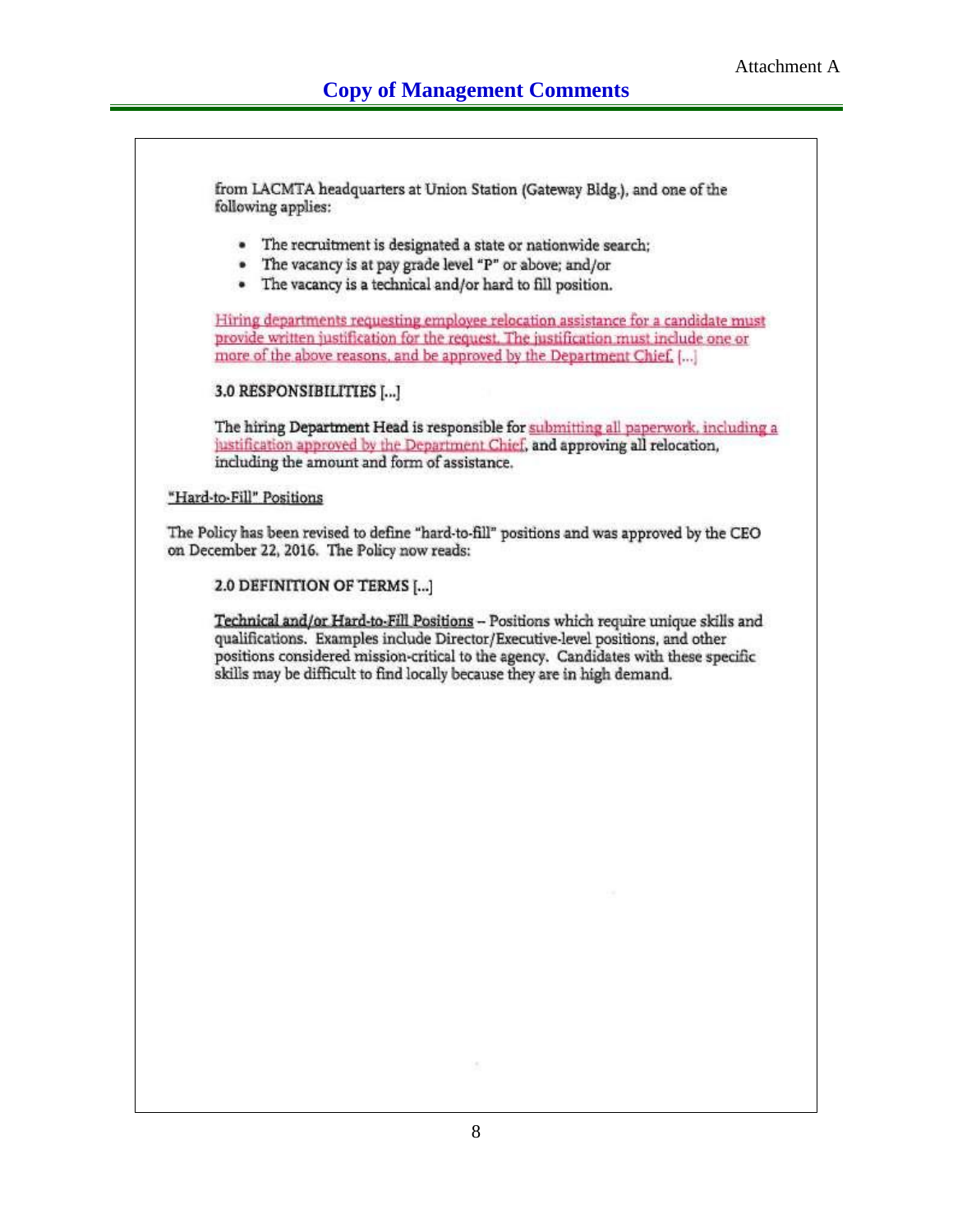| <b>Account</b> | <b>Account Description</b>                        | <b>Total</b><br><b>Amount</b> | <b>Sample</b><br><b>Amount</b>  |
|----------------|---------------------------------------------------|-------------------------------|---------------------------------|
| 50213          | Training Program <sup>(1)</sup>                   | $\mathbb{S}$<br>37,874        | $\mathcal{S}$<br>$\overline{0}$ |
| 50903          | <b>Business Meals</b>                             | 93,316                        | 2,245                           |
| 50908          | <b>Employee Relocation</b>                        | 146,000                       | 73,000                          |
| 50910          | Mileage / $Parking$ <sup>(1)</sup>                | 7,834                         | $\overline{0}$                  |
| 50914          | Schedule Checkers <sup>(1)</sup>                  | 3,000                         | $\overline{0}$                  |
| 50915          | Seminar and Conference Fee                        | 123,495                       | 2,099                           |
| 50917          | <b>Business Travel</b>                            | 164,881                       | 15,470                          |
| 50930          | Employee Activities and Recreation <sup>(1)</sup> | 481                           | $\overline{0}$                  |
| 50999          | <b>Other Miscellaneous Expenses</b>               | 803,518                       | 18,422                          |
|                | <b>Totals</b>                                     | <u>\$1,380,399</u>            | <u>\$111,236</u>                |
|                |                                                   |                               |                                 |

For the Period from January 1, 2016 to March 31, 2016

The above amounts do not include transactions that were \$200 or less, credit adjustments, and expenses incurred by the OIG or the Ethics Department.

**Note** 

(1) The random selection process did not result in selection of an item in this account.